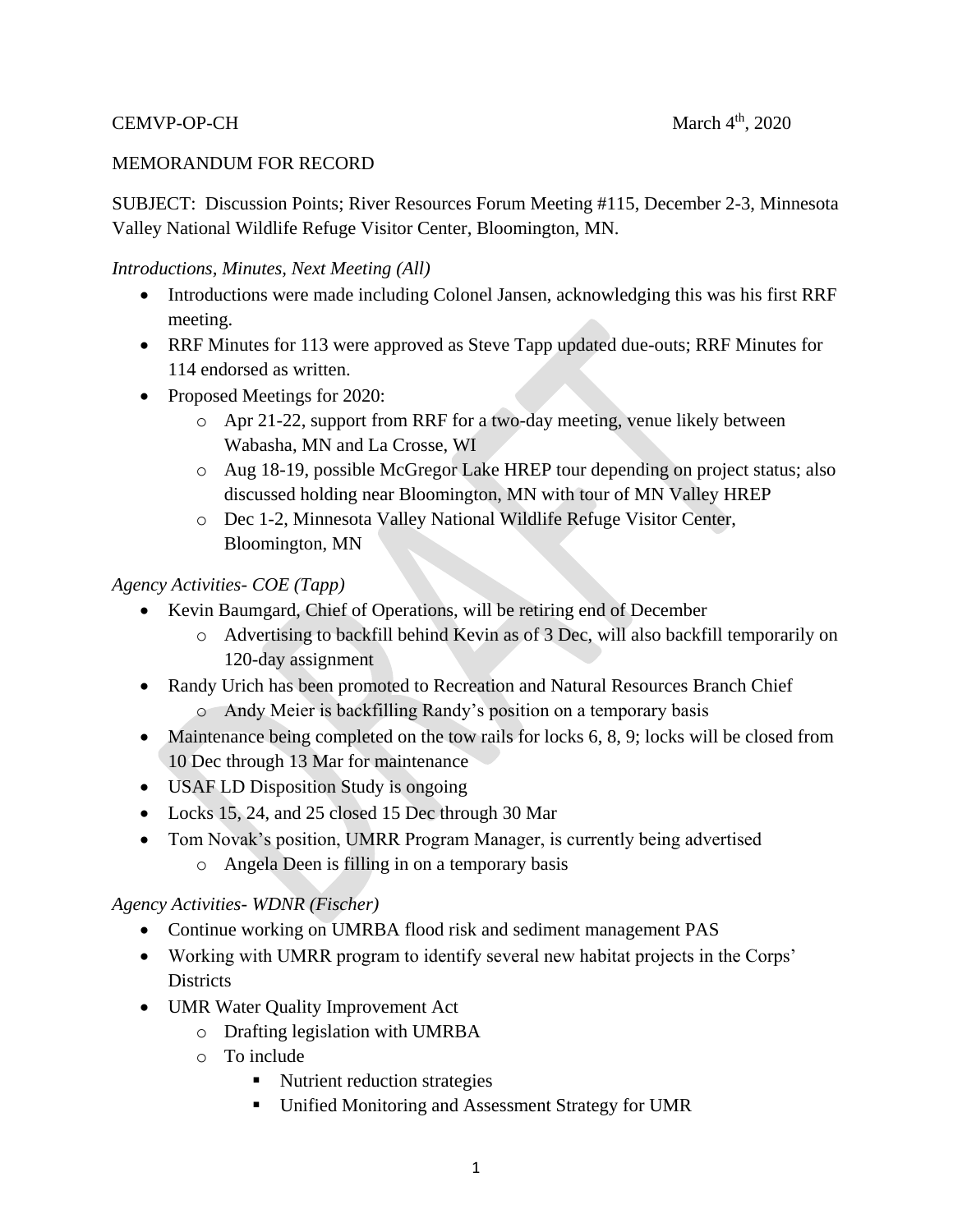- Establish National Program Office (EPA and NRCS) for Mississippi River
- Scott Walter is the new Wildlife Supervisor for the Mississippi River
- Dianne Drake was hired as a Science Lead at the LTRM Field Station
- Myron Smith Air Program Associate passed away while visiting family in Georgia

### *Agency Activities- FWS (Yager)*

- Staffing/Personnel
	- o Headquarters none
	- o Winona District
		- Rob Hirschboeck, Federal Wildlife Officer took a position in Region 6, left on November  $16<sup>th</sup>$
		- Ed Lagace, Park Ranger is retiring this Friday (December  $6<sup>th</sup>$ )
	- o Trempealeau District none
	- o La Crosse District
		- Bill Kiser, Private Lands Biologist in La Crosse is taking a position with the U.S. Forest Service
	- o McGregor District none
	- o Savannah District none
- Activities
	- o Habitat Management Plan has been finalized; reflects refuge priorities.
- Other
	- o Headquarters and Winona District Offices will be moving to 102 Walnut Street in Winona, MN in February 2020
	- o DOI re-organization proposal is to move supervision/management of stations in Iowa and Missouri to Region 4 (Atlanta). Upper Miss Refuge would stay in Region 3.
	- o Confirmed presence of a Eurasian Widgeon on the river in Pool 8, near the Goose Island closed area

### *Agency Activities- NPS (Robbins-Fenger)*

- Late winter / early spring will be hosting introductory seminar to discuss impacts of Emerald Ash Borer on NPS properties
	- o Includes information as to how to re-plant behind impacted Ash trees, detailing which trees have the most likely chance to succeed given growing conditions, climate change, etc.
	- o Four training seminars will be available.
- Looking into implementing a dive program, Allison Holdhusen will be the point of contact for this program
- There are three parcels of land (two islands) within Dakota County that have gone into tax forfeiture, there has been discussion between the MDNR and NPS with regard to taking ownership of those properties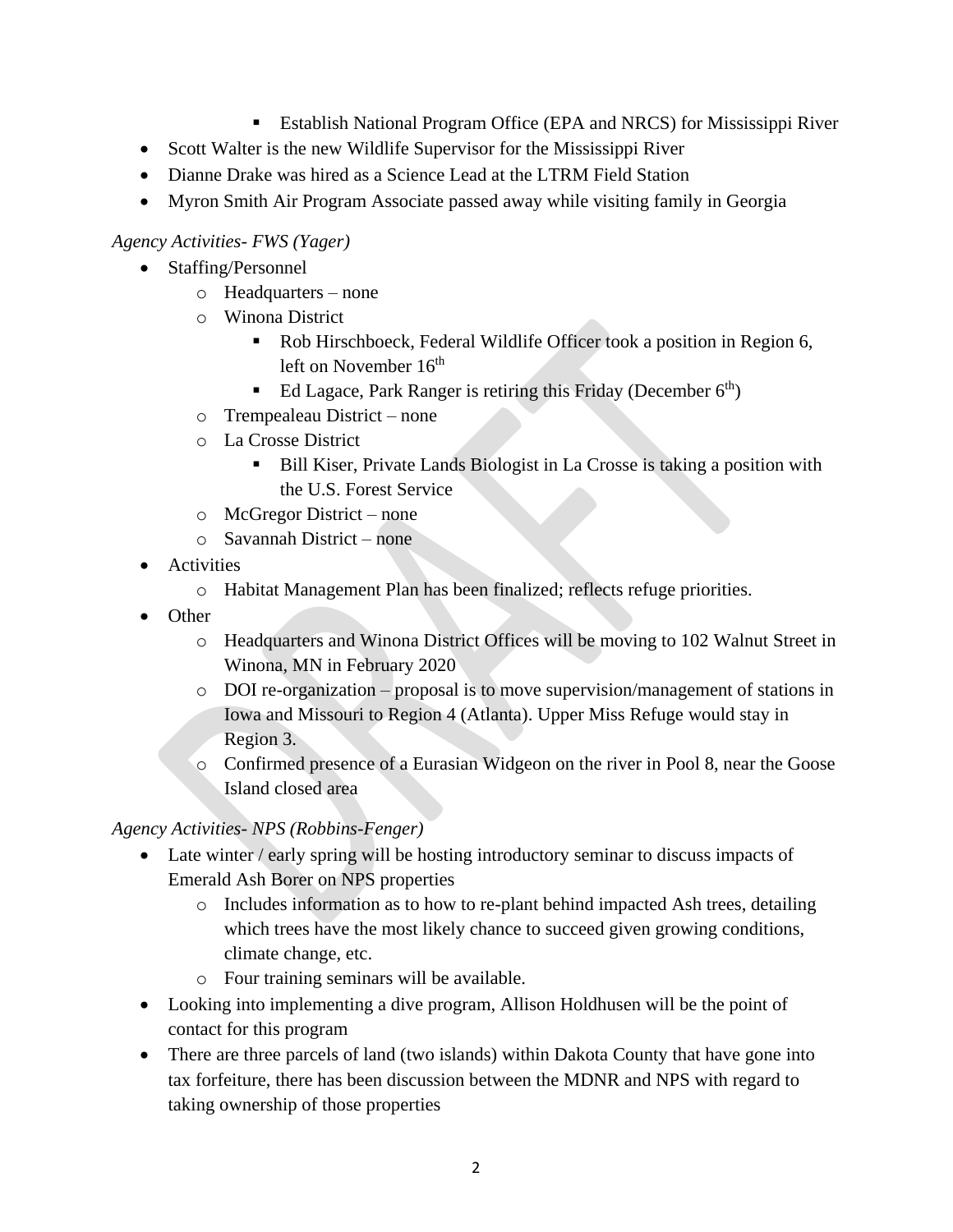Working with City of St. Paul about possibly building a learning center at Watergate Marina, and possibly move office to that location.

## *Agency Activities- MDNR (Moore)*

- New Regional Director, Grant Wilson
- New group, Water Train, looking to pump potable water from aquifers in the region and transport that water via rail to other locales out west. Initial request denied, but proposal will likely to go UMRBA for review. Estimating 40 M gallons a month.
- MDNR and WDNR working on fishing rules. Looking into changing bag and size limit for most species of fish as of March 2020
- Noticing a lot of break-out channels in the Reno Bottoms area
	- o Jon Hendrickson mentioned that the Corps has been monitoring that as part of the Reno Bottoms Project

# *Agency Activities – UMRBA (Stephenson)*

- Working on Water Quality Improvement Act
- Working on Flood, Sediment, and Drought Management PAS
- Working on UMRR HREP selection process
- Water Level Management Regional Coordinating Committee met in October 2019 and had some very productive conversation
- Kirsten Wallace had a child, will be coming back to work in February 2020

# *Agency Activities – LMRWD (Loomis)*

- $\sim$  \$385K was the low-bid for improving dredged material placement site, most likely awarding to the low bidder at the December Board Meeting
	- o Contractor has four weeks to finish construction once started
	- o Will keep in communication with the Corps to ensure construction won't impact any channel maintenance needs
- Spent last year drafting rules in order to implement Watershed Management Plan, hoping to have rules approved sometime in January 2020

# *Agency Activities- Friends of Pool 2 (Senglaub)*

• Mary Senglaub participating in the RRF in place of Jon Senglaub, no other updates

# *Agency Activities – American Rivers (Dorothy)*

• Launched the Upper Mississippi Rivers Basin, will likely provide additional fundraising and some new positions within the Midwest Region

# *Agency Activities – USCG (Kwok)*

- Angel Kwok replaced Matt McKillop
- Increasing use of electronic aids to navigation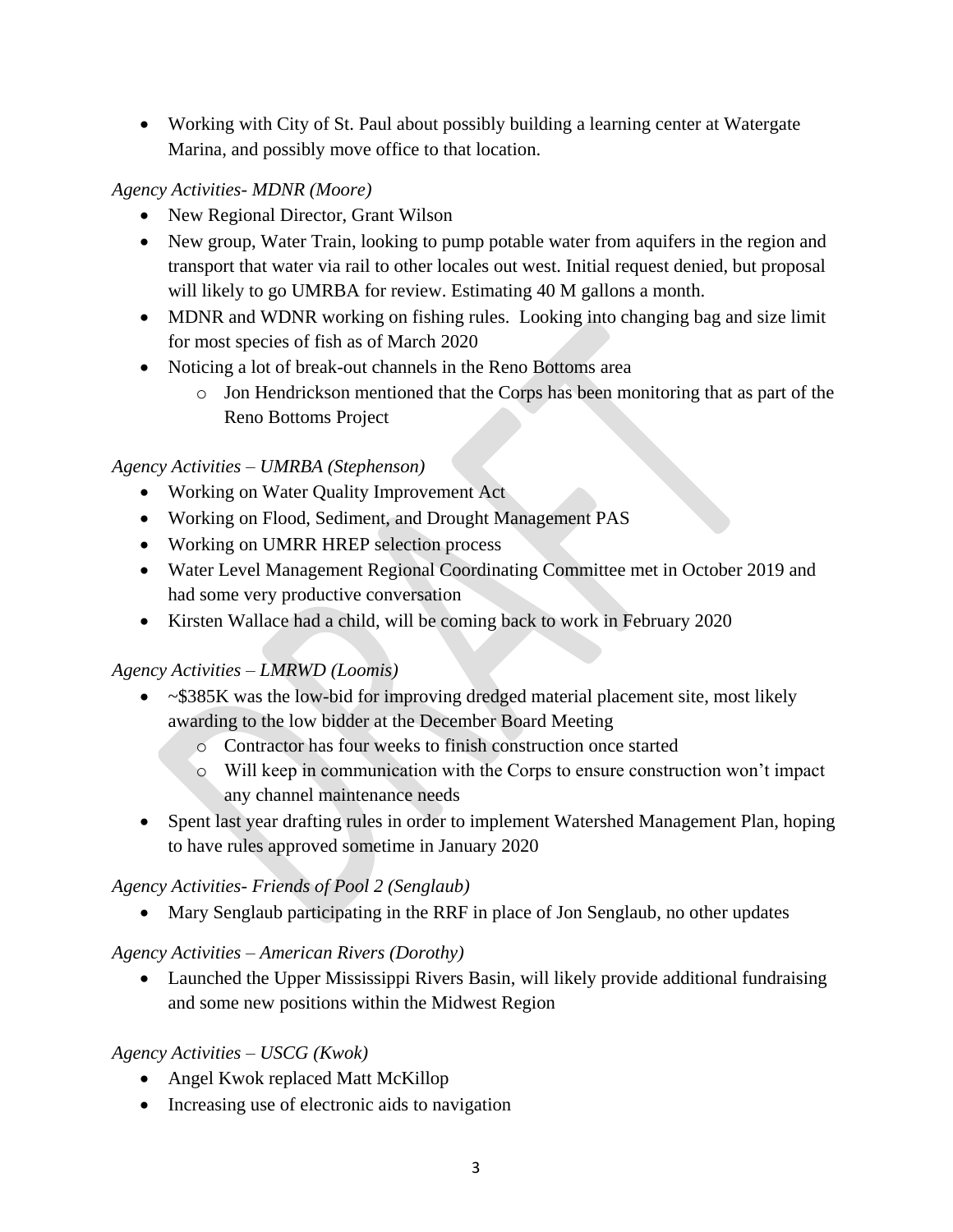• Marinetraffic.com reveals electronic aids to navigation

# *Beneficial Use Work Group Activities (Kimmel)*

- Held an internal conference call on 9 Sep to discuss participation in the Beneficial Use Work Group
	- o Participation is anticipated from the following disciplines within the Corps: Operations, Environmental Stewardship, Recreation, Environmental Compliance, Hydraulics and Hydrology, Project Management
	- o Specific individuals from the Corps: Zach Kimmel (Ops, chair), Randy Urich to decide on ENS, Kevin Berg to decide on REC, Aaron McFarlane (Env Comp), Jon Hendrickson (H&H), Tom Novak and Angela Deen (PM)
- Also discussed that this will be a stand-alone work group that will focus on beneficial use of dredged material without any blinders (ie, not specifically focused on beneficial use of dredged material for habitat projects or beneficial use of dredged material solely for DOT projects, etc)
	- o Goal is to maximize beneficial use of dredged material through this work group by bringing folks together from varying areas of expertise to expand current ideas and explore new ideas
- Hope to establish an active distribution list early 2020 and schedule the first work group meeting prior to the April RRF
- Each agency please e-mail Zach who the participant will be from their agency.
- Col Jansen expressed that the team should have an aspirational vision for beneficial use of dredged material and could become some of the leaders throughout the nation when it comes to beneficial use
- Will need to integrate the join La Crosse County / Harbor Commission Beneficial Use Group with this effort

# *Navigation Work Group Activities (Cottrell)*

- Work group hasn't met in several years
- Met Council sewer outfall at ~RM 818.9 on LDB, construction was completed in August and it extends  $\sim$ 30' beyond the rock structure toward the navigation channel; pipe is less than 9' below LCP. The Corps will facilitate a discussion with interested parties.
- November  $14<sup>th</sup>$  there was a discussion between CP Rail and Union Pacific Rail, held in LeClaire, IA, discussed concern of barges nosing into critical areas and coming too close to the railroad
	- o Pilots aren't required to have electronic charting in the vessel, rather either electronic charting or hard-copy charting; this may be contributing to vessels nosing into critical areas
	- o Olivia Dorothy asked if realignment of the rail was ever discussed, Dan Cottrell responded that it was never discussed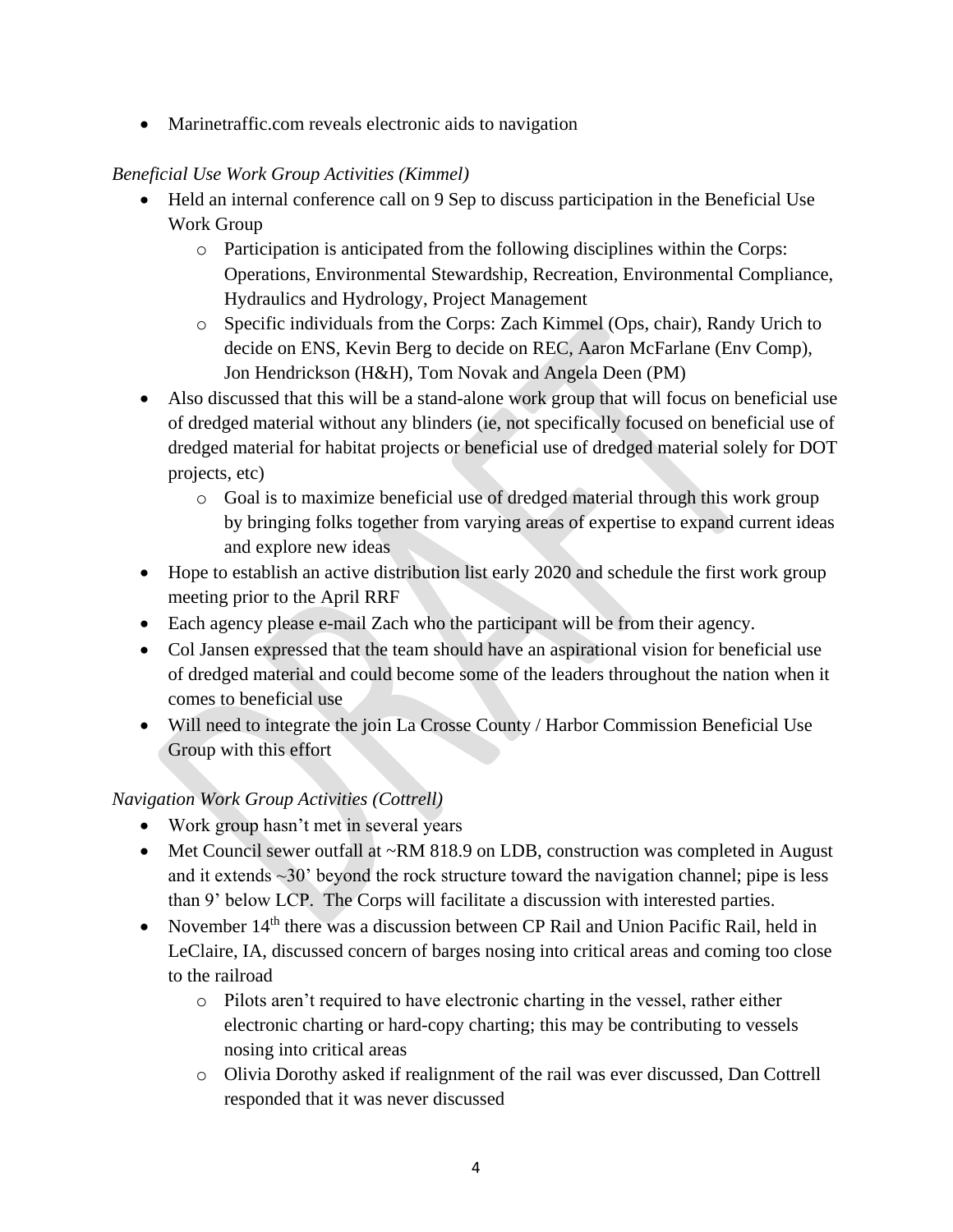- Megan Moore asked if it was possible to ask Navigation Industry to light-load barges when there are a lot of channel problems so that some traffic can pass
	- o Steve Tapp said the Corps can make recommendations based on channel conditions and coordinate that with the USCG and the Navigation Industry, but only the USCG can impose draft restrictions.
- Kurt Rasmussen asked about outdraft at LD7
	- o Dan Cottrell mentioned that the weir was installed in October 2018 and we've had outdraft conditions since that time; looking into resolving the issue
	- $\circ$  Jon Hendrickson commented that the critical discharge range is  $\sim$ 100K cfs, the weir would work better under normal flow conditions rather than very high flow conditions
		- **Less flow into Lake Onalaska and less flow down the old navigation** channel, both of these things are also contributing to outdraft conditions
	- o Jim Fischer asked whether it's worth considering a channel management study in this reach. The Corps will analyze and review with the navigation industry.

# *Channel Maintenance Program Activities (Tapp, Cottrell, Kimmel, Hendrickson, Machajewski)*

- C&H Overview, Steve Tapp
	- o The season was very challenging. The Hydro-survey section completed a record 627 surveys that covered 43,000 acres compared to the previous record (2018) of 477 surveys covering 32,000 acres.
	- o If Congress is able to pass a year-long Continuing Resolution Authority or pass a budget for FY20, we should know about our Work Plan budget packages within a month or so afterward
	- o Currently the CRA goes through 20 December, in the President's proposed budget St. Paul District Navigation would receive \$52.4 Mil if passed, which includes \$22 Mil for channel maintenance. Supplemental packages for flood damage requested in 2019 were approved and we're getting some of it slowly.
	- o Overall we've had pretty good funding over the past five fiscal years
	- o Zach Kimmel commented that the cost of managing dredged material has increased proportionally over the last decade
- Dredging Overview, Dan Cottrell
	- o Three locations were dredged in 2019 under the emergency declaration per the CMMP definition
	- $\circ$  Dredging season ran from April 29<sup>th</sup> November 14<sup>th</sup>, total volume of 1,087,703 cy
		- $\blacksquare$  ~1.4 million cy of material remained in the unscheduled portion of the dredge schedule
	- o 20-year average for dredging is now ~950K cy annually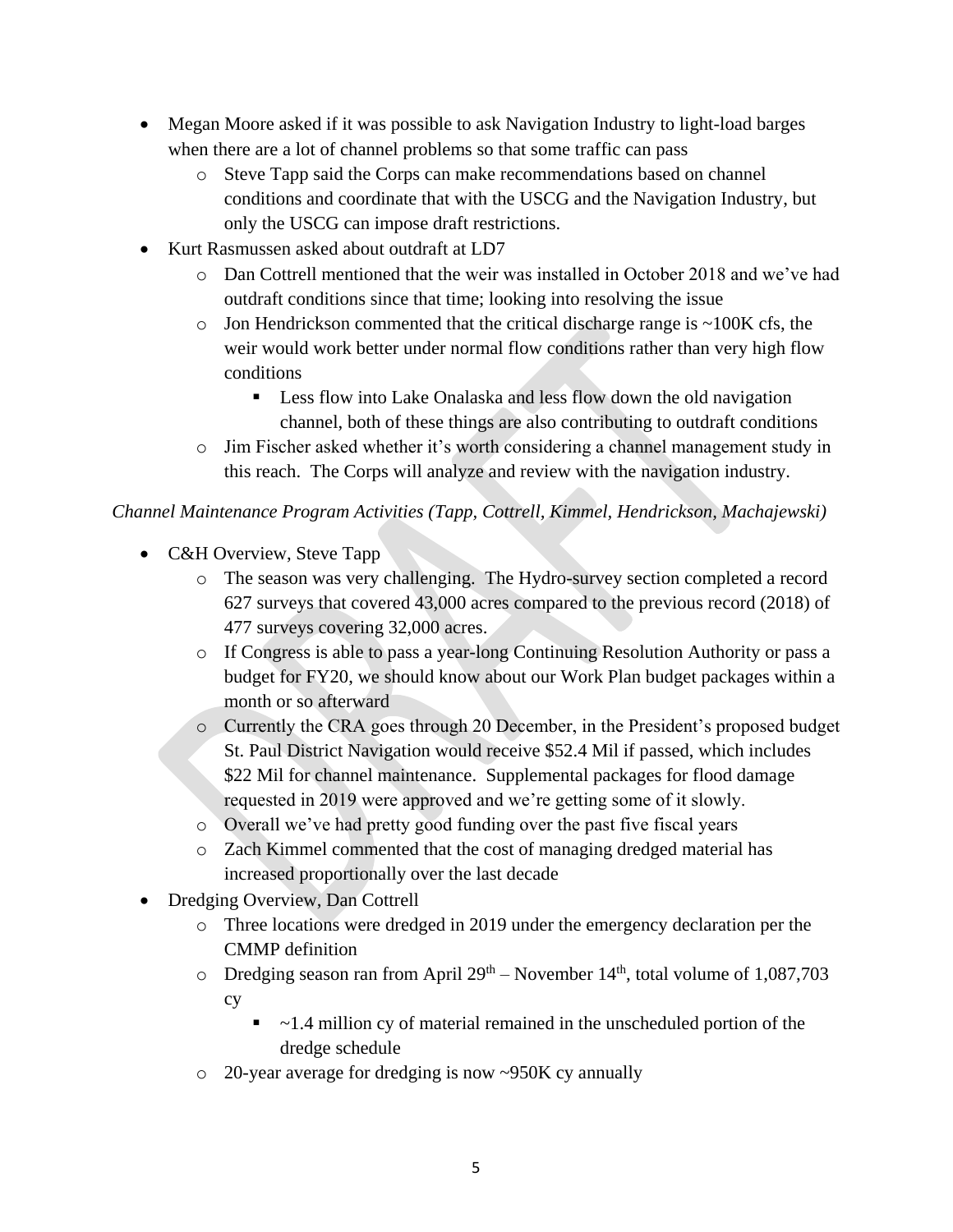- o Used a few new means of adding dredging resources, such as sole source contracts and purchase order contracts
- o As of 24 November there were 81 reports of channel problems this season, 40 of which were critical
- o USCG Cutter Wyaconda only made two trips to St. Paul in 2019, attempted a third, but had a mechanical breakdown in Genoa, WI
	- Jim Fischer mentioned to Andrew Stephenson that the RRF will be drafting a letter to the USCG asking for more support for channel marking and it should be discussed at a UMRBA board meeting as well
- $\circ$  There were three USCG draft restrictions or closures: Freeborn Light 4/29-5/9, Diamond Bluff 8/24-8/28, Below Winona RR Bridge 9/7-9/10
- o Plan to continue monitoring outdraft conditions at LD7
- o Lower Pool 10 CMS hope to have a TSP by 2020, followed by a meeting with Navigation Industry sometime in January
- o Have added another mechanical dredging contract for one additional plant, awarded in November 2019 for one season (2020)
- o Will continue to develop E-AtoN process and streamline steps to utilize them more efficiently, also to set them up on weekends
- Placement Site Overview, Zach Kimmel
	- $\circ$  Hastings Site prepared the site for future placement by completing some minor tree clearing (four Cottonwood Trees) and creating a turn-around to cycle trucks
	- o Brownsville Site fence rehabilitation was completed to repair blown down fence between the site and adjacent neighborhood on the upstream side of the site
	- o Lower Pool 10 Thalweg Site went through AAR at the August RRF so won't go into a ton of detail, looked at various options for placement in Lower Pool 10 and ultimately the OSIT agreed that placement in the thalweg was the best option in this emergency situation
		- Recently collected another hydrographic survey from LD10 upstream to the placement matrix
		- Will continue to work on the EA, survey data will be integrated into the document
	- o Looked into ways of managing dredged material throughout the District with as little environmental impact as possible, particularly under emergency circumstances
		- Considered placement in Pool 3, North/Sturgeon Lakes as well as pushing material downstream from the Corps Island site; Pool 6, discussed the potential of enhancing Mosquito Island and tweaking design; Pool 10, discussed O&M placement within McGregor Lake and within the Lower Pool 10 HREP footprint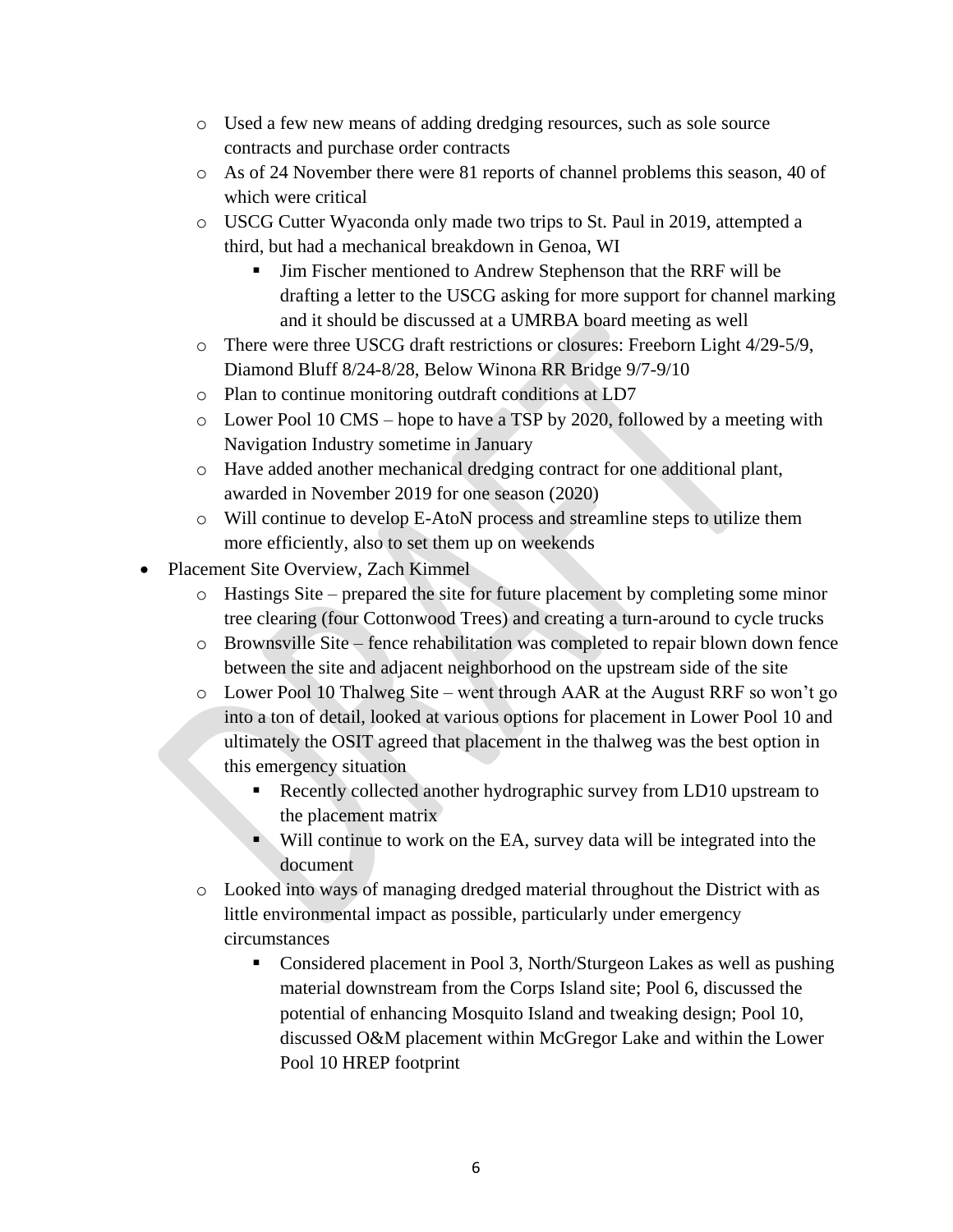- o Took a proactive approach to get as many hydraulic sites as possible prepared for placement prior to 2020 in anticipation of challenging channel conditions heading into the season
	- Reads Landing and Grand Encampment were shaped twice for hydraulic placement, so will be ready immediately in the spring of 2020
- o Real Estate: overall, process for acquiring real estate via easement / right-of-entry is a very complicated process and requires approval from the Corps' Headquarters Office in Washington, D.C.
	- Non-standard estate request for continued use of the Southport placement site currently being reviewed by the Corps' Headquarters Office
	- Renewed real estate agreements at the following sites: Winona Harbor, Winona Technology Park (2019 will be the last year using this site), Isle La Plume, and Prairie Sand & Gravel
- 2020 Placement Site Activities
	- o Erosion inspection is this still a concern? Last I believe Sara was going to coordinate an OSIT meeting, know some people looked at different locations as part of the HREP tour
	- o Continue to do whatever we can to secure short or long-term real estate interest in placement sites
		- Non-standard estate (waiver for any interest that isn't fee acquisition) request for Southport will continue to be reviewed at Headquarters, a programmatic request will be put together for various existing placement sites in the District as well as mining pits
		- Right of Entry for Construction will be pursued for Southport and the Red Wing Commercial Harbor placement sites as a stop-gap (likely a 1-2 year agreement)
	- o Hastings Site
		- Likelihood of utilizing Hastings site has increased due to the fact we deferred dredging at the Lower Approach to LD2, site has limited capacity  $(\text{est} \sim 10 \text{K} \text{cy})$
	- o Mississippi Gardens
		- **Corps is working to finalize the Environmental Assessment and put** together a mitigation plan for use of the ~11.35 acre site which would enable hydraulic placement
		- Haul road will need to be re-established prior to mechanical placement
		- **Likelihood of utilizing the Mississippi Gardens site has increased due to** the fact dredging was deferred
		- WDNR has concern with the ownership of the material and the Corps' potential inability to control removal of material from the site to restore capacity
	- o Prairie Sand & Gravel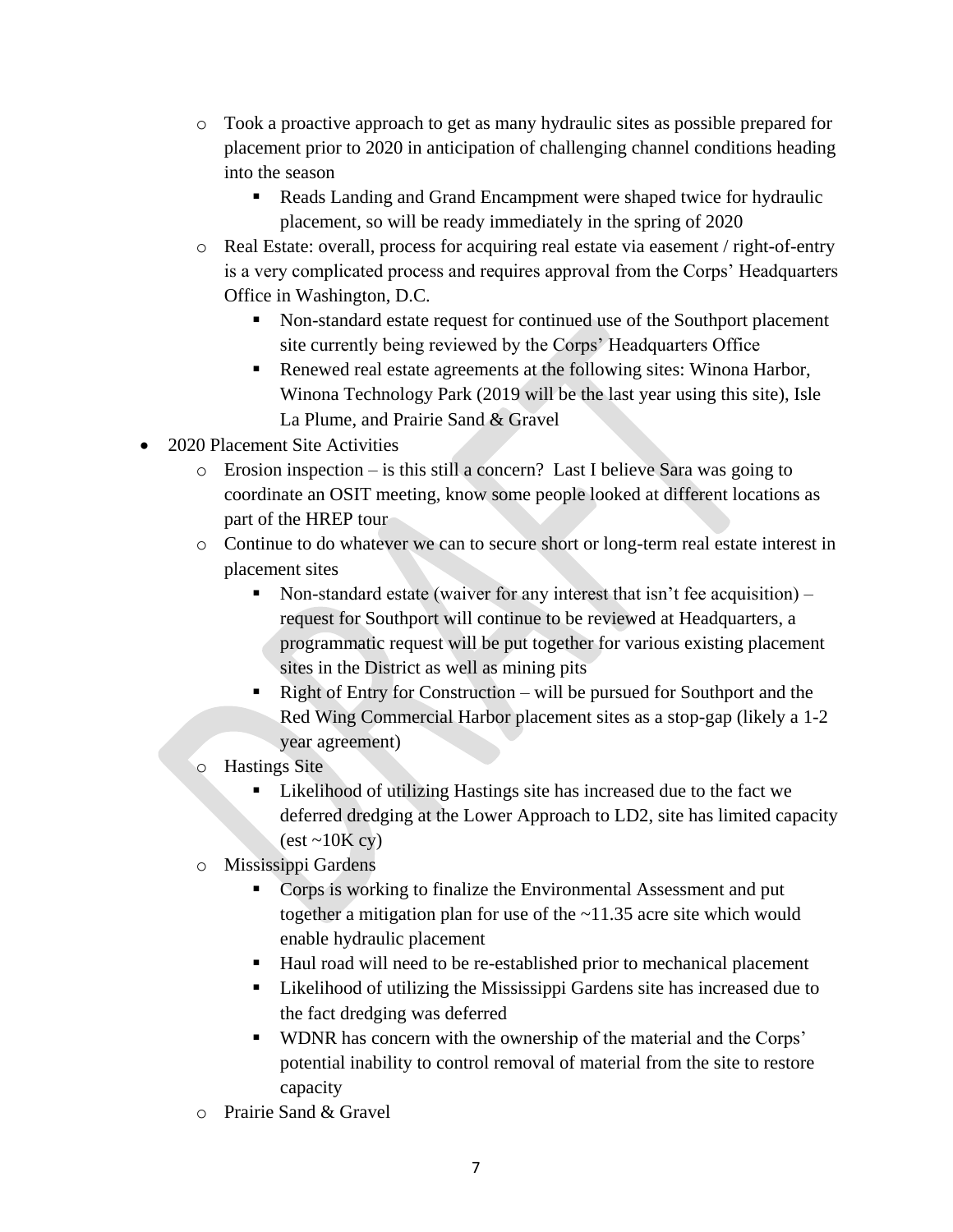- With renewed RE agreement, will now work on RRF endorsement request for use of the two sites that we have used of the three we have real estate interest in (third is on St. Feriole Island and partners have expressed concern of mussel impacts cycling barges in and out of this location)
- o Lower Pool 10 Thalweg Placement
	- Complete Environmental Assessment and request 404(t) permit from IDNR
- o Continue looking into creative ways of managing dredged material
	- Looking to partner with UMRR and place channel material within McGregor Lake
		- Likely that this is done by Government Mechanical early in the 2020 dredging season; already have permits from the FWS and WDNR for placement of 70K cy, will need to work with partners to amend permit for next season
		- 70K cy of placement under O&M will save the UMRR program an estimated \$400K
	- Will continue to evaluate potential placement alternatives in Pool 3 North / Sturgeon Lake and in Pool 6 Mosquito Island
- o Can construct O&M Island in Pool 3 without a State permit on tribal lands, will coordinate with the state regardless but won't require any State permitting
- o Jim Fischer asked what the criteria are for approving a non-standard estate request, COL Jansen responded that he spoke with the Director of Real Estate who is responsible for making the decision and expressed the importance of approving this request from a program perspective
- Long-Term Planning Overview, Paul Machajewski
	- o Corps Island Excavation
		- Contractor agreed to conduct well testing and provide bottled water at the public meeting which relieved tension with and appeased the public
		- OSIT meeting was held on 20 Nov
		- Were some complaints to MDNR about the landing closing without notice
		- 460K cy removed as of last week. Should be complete by the end of this week.
		- Kevin Baumgard expressed that there is benefit to the contractor selected placement site as the contractor has more flexibility in working with landowners and obtaining sites that we may otherwise overlook
			- Paul Machajewski mentioned that he would prefer to have it as a tool in the toolbox
			- Megan Moore expressed concern with the closing of the boat landing, communication with the contractor and the permitting process of Contractor Selected Placement Site method used for this project. The MDNR still does not support this process.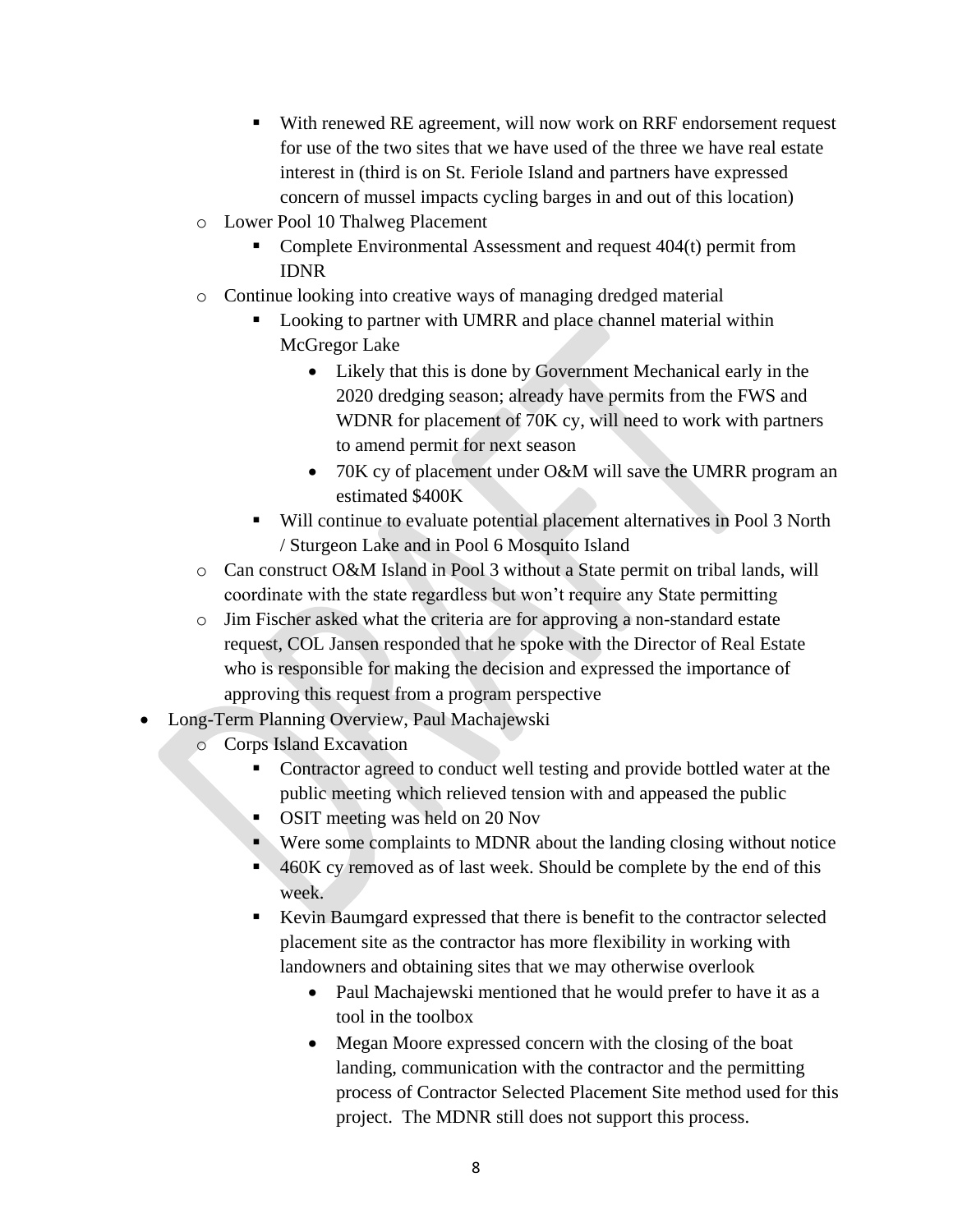- Jim Fischer expressed that he does understand the benefits but it does circumvent the MOU process and adds to the workload for WDNR, so they would not encourage it. If we follow the MOU process, Kurt and Sara can handle it, but if the contractor selected process is used, other permits and other people need to be involved.
- o Lost Island Excavation
	- Completed 21 Jun
	- COE completed project early due to need to utilize contractors equipment for channel dredging and placement of material on Lost Island.
	- 1.262 Mil cy removed. About 20K cy left behind.
- o Pine Bend Excavation
	- Completed a partial excavation of  $\sim$ 50K cy of material, taking material from Pine Bend to Southport
- o McMillan Island Excavation
	- Looking to restore capacity in 2020 at McMillan Island, priorities to place material at Buck Creek, McGregor Lake, and/or Prairie Sand & Gravel
	- WDNR (Rasmussen) expressed interest in seeking habitat opportunities adjacent to McMillan Island
- o Reads Landing Excavation
	- Looking to restore capacity in 2020 at Reads Landing, will need to do so prior to DMMP completion
	- Will work with pit owners and the City of Wabasha in hopes of moving material sometime next season
- o Lower Pool 4 DMMP
	- **Working on Section 217 agreement with the Wabasha Port Authority** (WPA), which would require the WPA to restore capacity for Corps' placement of dredged material – hope to have a draft document by Easter of 2020
	- Corps is working to finalize base plan
	- Three willing sellers with property north of the Zumbro River have approached the Corps since the release of the Pool 5 DMMP
	- Hope to have the draft report ready for agency review in the spring of 2020 followed by public review in the summer of 2020 and final in the fall of 2020
- o Pool 5 DMMP
	- Willing seller came forward in Pool 5, nearly 1,000 acres
	- **Offer-to-sell was signed in August**
	- Draft report was submitted to the agencies in August
	- Draft report is currently undergoing review at the Corps' Mississippi Valley Division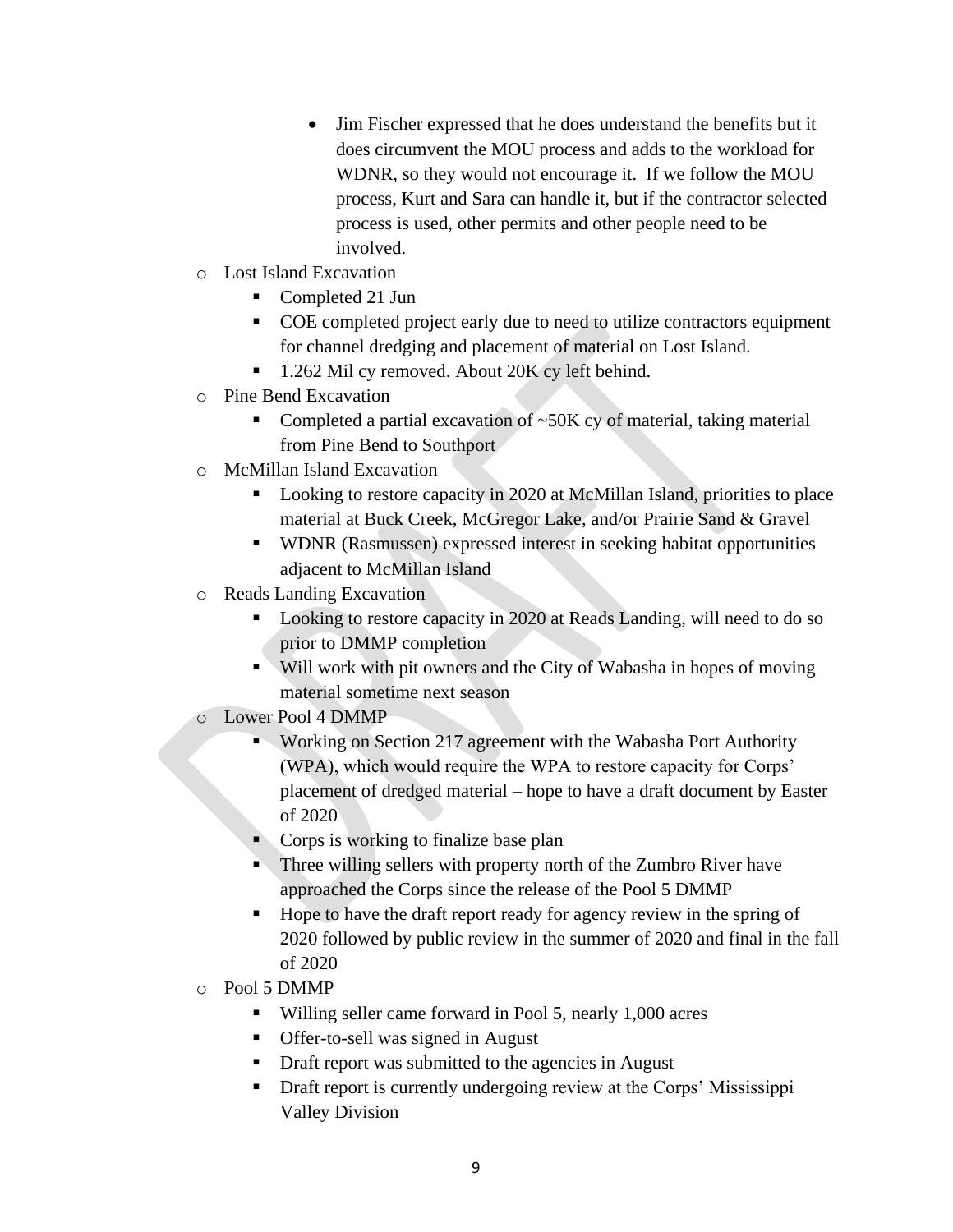- **MDNR** would like to work with the Corps on managing the wetlands that the Corps acquires through this DMMP
- Will be important to engage agencies throughout implementation process
- o Pool 6 DMMP
	- Draft is at MVD for review
	- Plan is to continue to utilize Winona Harbor and Homer West
	- Will look into potential expansion of the Winona Harbor site and adding use of the Homer East site
	- Also looking at additional pit sites as contingent options, though management of material would be at an increased cost
	- Draft report to partners winter 2020
- o Future DMMP's: Pool 3, Upper Pool 4, Pool 9, and Pool 10 all on the horizon

### *Endorsement of Emergency Dredging Language (Tapp)*

 Discussion was tabled due to lack of time and will be addressed either via email or at the April RRF meeting

# *Pool 2 Projects – Channel Modification, DMMP, LD2 Embankment (Novak)*

- Channel modification
	- o Two structures are now in place, still need to complete channel dredging ~400K cy of material estimated; need to find a placement site for material
	- o Discussion needs to happen with regard to sewer outfall and potential impacts to navigation
- DMMP
	- o Public meeting will be held in Cottage Grove, MN on 9 Dec
	- o Public release and comment period for the draft report 22 Nov to 8 Jan
	- o MDNR will complete their own EAW, will not be included in the draft report
- Pool 2 O&M Island
	- o Purpose is to protect upstream side of LD2 embankment from erosion due to wave or current actions utilizing channel material
		- Estimate is to utilize ~300K cy of material
		- Cost estimate for the project is  $\sim$ \$4.7 million
	- o Goal is to release the report this year and have the FONSI signed
	- o Jon Hendrickson mentioned that similar projects could be done at LD5, LD8, LD9

### *Climate Change (Moore)*

- Long Term Resource Monitoring is an element of UMRR, Federal partnership including six field stations
	- o Collecting data in Pool 4 for ~30 years
- Lake Pepin ice-out date is ~17 days earlier on average from 1850-2000's (Apr 15 to Mar 29)
- Increased water temperature of  $\sim$ 3.7 degrees Fahrenheit over the past 26 years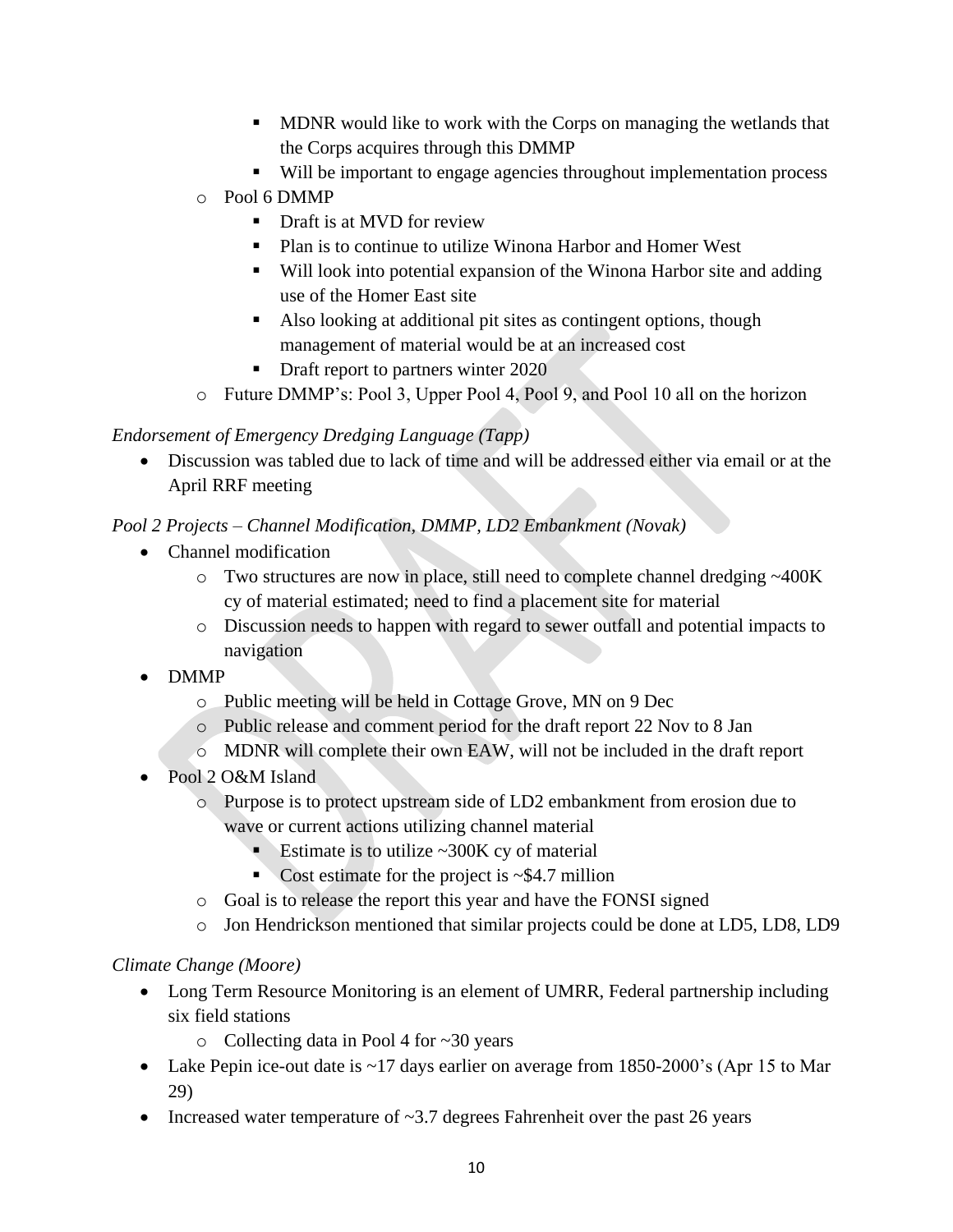- Warmer water shifted timing of peak zooplankton abundance, yellow perch spawning did not shift with temperature shift, which led to a bad recruitment year
	- o Zooplankton is the main food sources for a variety of fish species
- Warmer water also leads to better conditions for growth and survival of larval carp
- Discharge is one of the main variables for measure climate change impacts and precipitation, most of the measures come from LD3
	- o Chart revealed that average flows across the calendar year were substantially higher overall 2010-Oct 2019
- At 10K cfs it would take a particle  $\sim$  21.8 days to migrate through Lake Pepin, at 50K cfs it would take a particle ~5.7 days to migrate through Lake Pepin
- The last 8 years we've experienced higher discharge yet vegetation has remained resilient
	- o Concern regarding how long the system can maintain such resilience under continued high water discharge
- Indications of climate change: shorter winters, warmer summer water temps, double the water in the river
- Discussion about identifying specific locations throughout the St. Paul District where there's a greater likelihood of establishing floodplain forest at a higher elevation without incurring stage impacts

### *Recreation Work Group (Strassman)*

- Last met in May 2019, next meeting will take place in January / February 2020
- Most work being spent on updating the Master Plan / LUAP
	- o Largest change is that the amount of areas designated low-density recreation will be reduced in the updated Master Plan / LUAP
	- o Agencies are still completing review of the updates, uncertain when next interagency meeting will be
- Very close to finalizing the RWG charter
- With extended high water and competing priorities, no beach OSIT's were conducted
- Frustration from public regarding landing access tied to high water
- WDNR and MDNR working on updating fishing regulations
- WDNR and MDNR working with boating administrators and wardens to educate boaters about excessive wakes, particularly during high water conditions

# *Upper Mississippi River Restoration (Novak, Deen)*

- FY20 President's Work Plan: \$33.3 million / \$12 million for the St. Paul District
- Reno Bottoms HREP Feasibility
	- o Multi-phased project
- Lower Pool 10 HREP
	- o Feature groupings and alternative development are in progress
	- o Three primary areas: McMillan, Ferry Slough, South Ferry Slough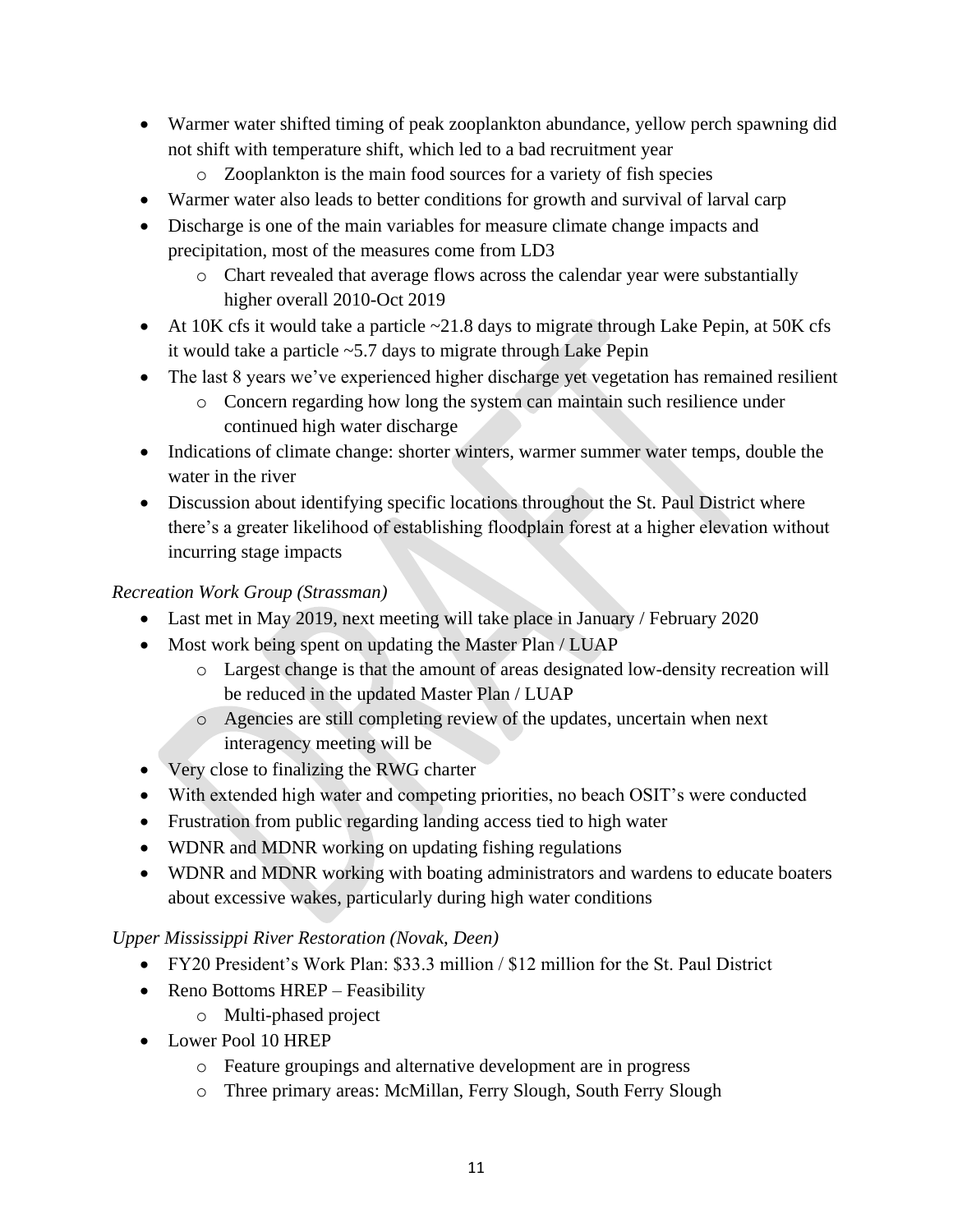- o Measures include: islands, shoreline protection, rock mounds, rock sills/channel blocking structure
- o Hope to have a TSP sometime summer 2020
- McGregor Lake HREP
	- o Continue plans and specs documents
	- o Goal to award contract in the third quarter of FY20
	- o Opportunity to obtain sand from both the channel and McMillan Island
		- **Looking into the potential of moving sand only for phase one of the** project, then will later construct islands
	- o Current volume of material from feasibility study is 288K cy of material, but through discussion with A/E we anticipate that volume will increase
- Bass Ponds HREP
	- o Held bid opening 13 September, contract has yet to be awarded though
		- Looking to award contract as soon as possible
	- o Consists of control structures which would allow the service to drawdown the lakes
	- o Third HREP on the Minnesota River
- Conway Lake HREP
	- o Awarded in the summer of 2018
	- o Looking to start construction in the spring of 2020, will likely conclude in 2022
	- o Need 280K CY and the plan is to take it from the Lansing Island site
- Peterson Lake HREP modification completed by the Corps' Maintenance & Repair crew
- Harpers Slough HREP damage repair
	- o 100 acres of islands both new and existing
	- o Completed in 2017 at a cost of \$12 million
	- o Record flooding damaged islands, large breaches and extensive erosion
	- o Possibly use FY21 funding to repair nearly 2000 LF of island shoreline, estimated cost of \$2 million
	- o Spoke of the possibility of implementing Engineering With Nature principles similar to what was done in Pool 8 with the seed islands, this would reduce concern of overtopping prior to establishment of vegetation

*Section 204 Projects & 1122 Pilot Projects Update (Novak, Deen)*

- Pigs Eye Lake
	- o Currently in plans and specs development
	- o Estimated contract award date is August 2020
	- o Material would come from the St. Paul Barge Terminal dredge cut and Pine Bend placement site
	- o Project consists of seven islands with the purpose of restoring degraded habitat in Pigs Eye Lake
- Head of Lake Pepin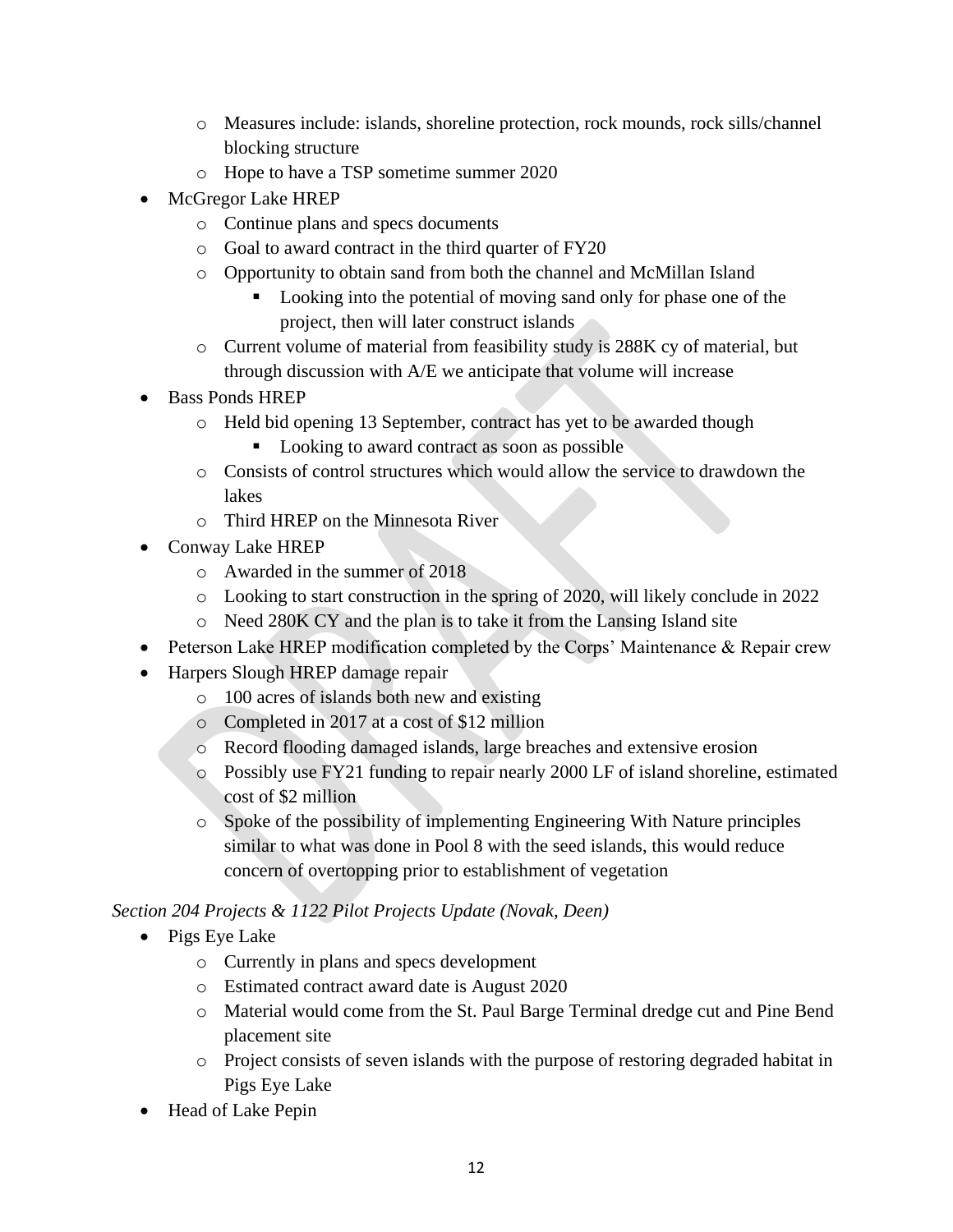- o Had 20 minute briefing to Division regarding the project, they had no comments regarding the project's TSP
- o WDNR is the sponsor for the project
- o Section 1122 funding still uncertain, though there is \$7.5 million in the House and Senate nation-wide for the ten pilot projects
	- WDNR expressed that they would like to wait until Section 1122 appropriations become available as opposed to moving forward under Section 204
- o Will require ~400K cy of material to be taken from Reads Landing and costshared with O&M
- o Hope to have a PPA signed with WDNR sometime summer 2020, plans and specs won't begin until the PPA is signed
- o Rylee Main expressed concern about communicating to the public any damage done for walleye habitat by transporting material through Catherine Cut
	- Also asked the question as to how long the access channel would remain open for recreational traffic, Jon Hendrickson mentioned he believes its beyond five years but would take some analysis to have a more concrete answer

# *Engineering with Nature / Regional Sediment Management (Kimmel, Hendrickson)*

- Engineering with Nature
	- o Engineering With Nature is the intentional alignment of natural and engineering processes to efficiently and sustainably deliver economic, environmental, and social benefits through collaborative processes
	- o If we're able to prove that this practice can be successful in the St. Paul District, there's potential to take the District's beneficial use program to another level
- Regional Sediment Management
	- o In-progress review meeting was held in late August to discuss projects funded in FY19
	- o FY20 project requests were submitted in June 2019, St. Paul District submitted two requests: 1) Study feasibility of a sediment collector in Pool 1, 2) Continue monitoring / data collection from the Chippewa River
		- The Chippewa River project received funding while the Pool 1 sediment collector project was deemed more suitable for other Corps programs
- Regional Sediment Management, Chippewa River Project
	- o After 2014 flood and subsequent closures in Lower Pool 4, we decided it was prudent to take a closer look at monitoring sediment transport through the Chippewa River to help inform management decisions
	- o Goal is to monitor and develop models to help understand floodplain connectivity and sediment storage, geomorphic lag time, and sediment delivery to the Mississippi River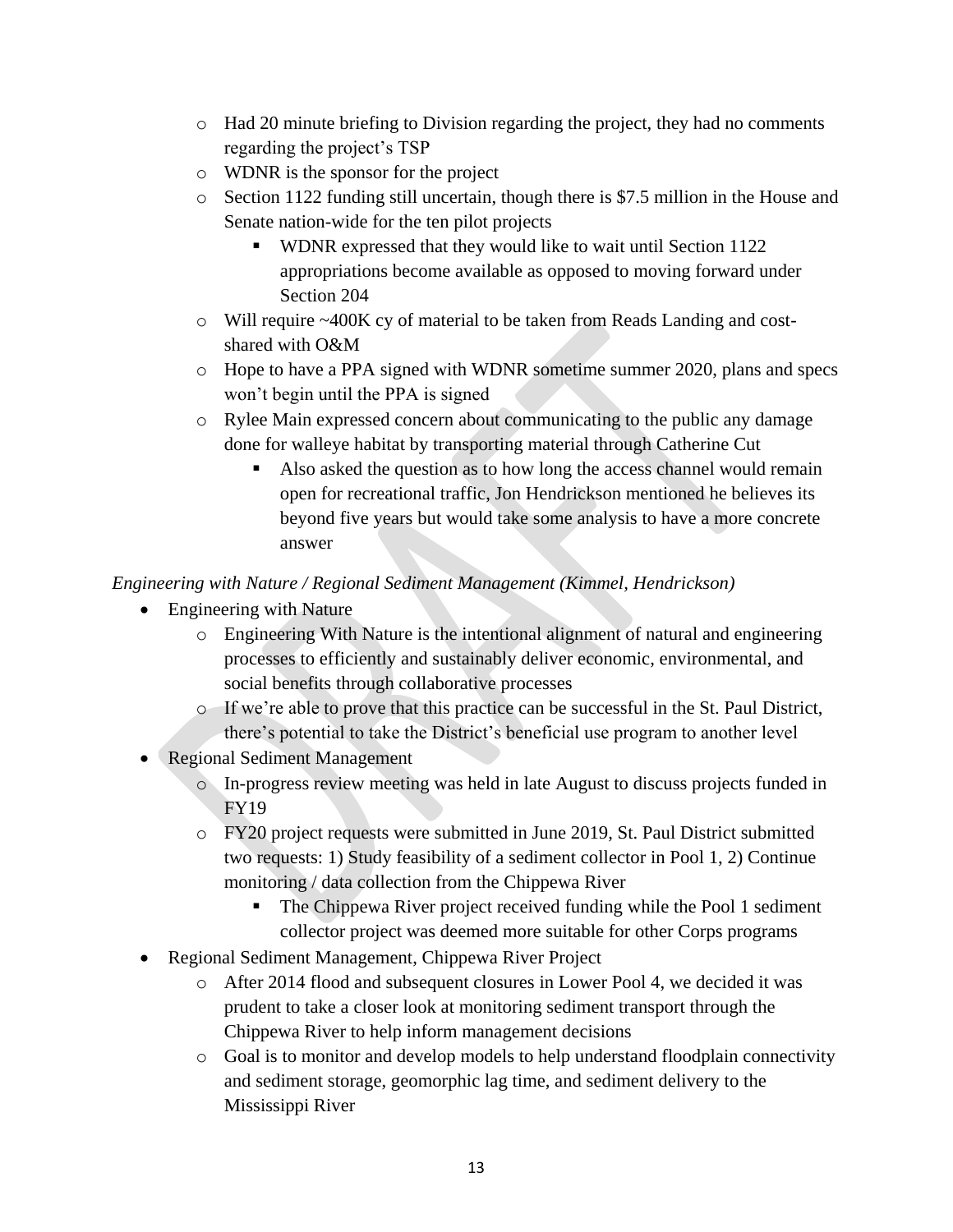- o We're monitoring three sites on the Chippewa River
- o Have been two funding sources for this work, both O&M monies and RSM monies
	- FY20 \$108K from O&M and \$85K from RSM will be utilized to continue data collection and monitoring on the Chippewa River, partnering with both USGS and the Corps' Engineering Research and Development Center (ERDC)
- o Ultimately the goal is to collect real-time sediment data on the Chippewa River
- o COL Jansen asked if it was possible to use the data to help determine sources and stop the sand from coming into the Chippewa River
	- If Jon Hendrickson mentioned that does come up often because the Chippewa River is such a large source for sediment and there was a study completed a long time ago, we're receiving more pressure to revisit the study
		- Also mentioned that there's a lot of work that would be required to stabilize the sources of material entering the Chippewa River

# *Fish and Wildlife Work Group Activities (Stauffer)*

- Next meeting will be held Jan 13, after that Stephen Winter (USFWS) will be taking over as FWWG chair
- Objective was to implement the habitat needs analysis two (HNA-II) indicators as part of the project selection and ranking process
- Develop ranking criteria split into two groups of questions: individual project ranking driven by ecological criteria and HNA-II indicators and agency ecological objectives
	- o Roughly 70-75% of the ecological ranking came from HNA-II indicators with the remaining consideration primarily being agency ecological objectives
	- o Decided not to include any projects in the McGregor District due to the fact that there are various ongoing HREP's in McGregor District
- Status of fact sheets: all teams have met and have a draft fact sheet completed, draft fact sheets are being routed for agency review with comments due early January, final drafts will be completed prior to the next FWWG meeting and presented for discussion and approval
	- o Fact sheets are being completed for the following projects: Black River Bottoms, Lower Pool 5 and Weaver Bottoms, Bank Stabilization and Natural Levy, Lower Pool 4, Pool 8 Floodplain Forest Project
	- o Decision to table Trempealeau National Wildlife Refuge fact sheet at this point
- How do we move forward with RRF endorsement? Tom Novak mentioned that Reno Bottoms is the last HREP that has been approved
	- o Goal is to get to 3-1-1, three projects in design, one in plans and specs, one in construction (right now St. Paul District has 1-1-3 setup)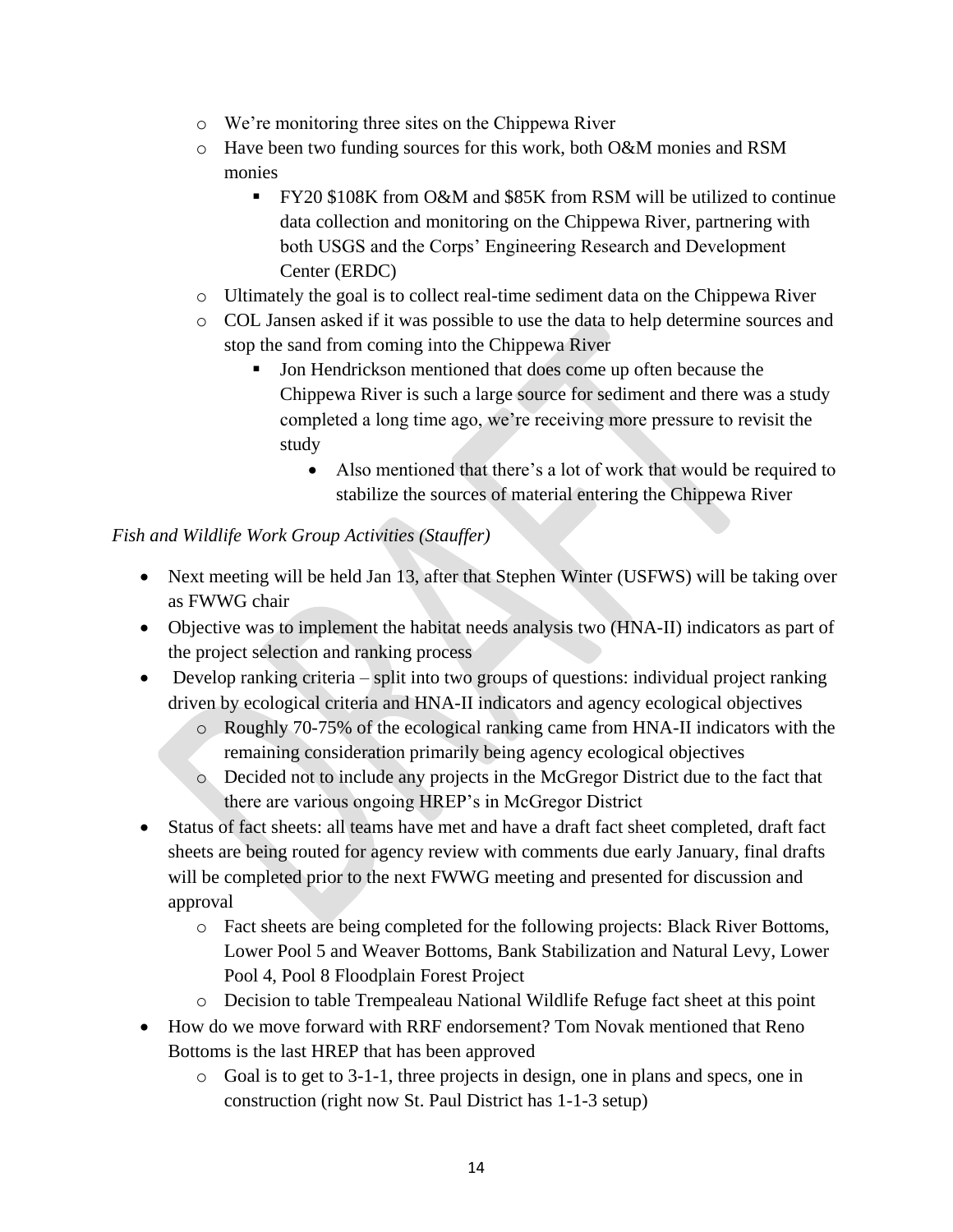- o With robust UMRR budgets, we need to be in a position to execute and get more projects in the queue
- o Fact Sheets will be prioritized and put together by the FWWG, endorsed by the RRF, endorsed by the UMRRCC
- o Kevin Stauffer mentioned that the initial goal was to get the projects to the UMRRCC for their February meeting
	- Steve Tapp asked if the FWWG could put together a prioritized list of HREP's to the RRF along with the fact sheets for email endorsement, goal is for Kevin to provide that information within the next week for RRF endorsement prior to the UMRRCC February meeting; goal for RRF endorsement is late-January
		- Andrew Stephenson mentioned that read-aheads for the fact sheets are generally requested four weeks in advance for review prior to the UMRRCC meeting

# *UMRBA Flood Risk and Sediment Management PAS (Stephenson)*

- Water Level Management PAS
	- o PAS is ongoing through FY20, WLM regional coordinating committee is working on three main projects: NESP report 53 update, establishing ecological goals and objectives, establishing an outreach and communication framework
	- o Was a request from the RRCT for the FWIC to prioritize pools throughout the Rock Island District for WLM
- Flood Risk and Sediment Management PAS
	- o Developing a report called Keys to the River, goal is to have draft report completed in August of 2020
		- Issue area teams working session was held September  $30 -$ October 1, 2019
		- Working to prioritize known opportunities  $-\text{high}$  leverage actions that have regional consent and identify more complex questions and issues needing further exploration
	- o Clarify issues, develop actions, address complex questions pertaining to flooding, sediment and drought management
	- o Held various public events to engage in discussion regarding the subject matter
		- Attendance varied from 20-60+ attendees from various interest groups
		- Common feedback was that status quo is not acceptable and we need to holistic and systemic approach to providing solutions
		- Format for public events was appreciated and helpful albeit it was unusual in that there wasn't a formalized agenda, rather solicited feedback from the public
	- o September 30, 2019 UMRBA hosted Mr. Dalton, USACE Director of Civil **Works** 
		- Discussed development of a HEC-RAS model for the entire UMR, effort will be funded in stages

*Water Level Management Task Force (Stefanski)*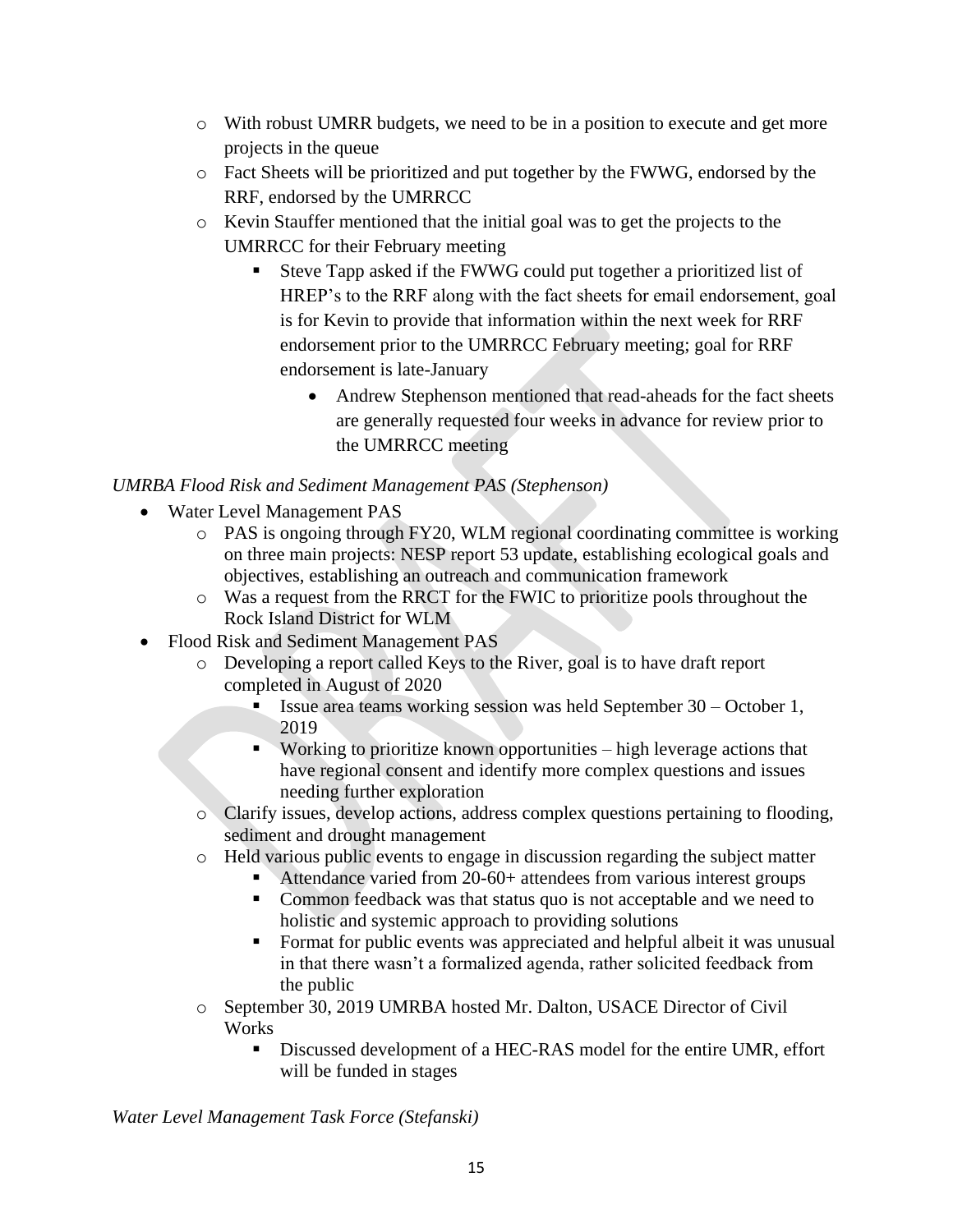- Last met on November  $5<sup>th</sup>$ , 2019, next meeting anticipated in February 2020
- Charter Discussion
	- o Brenda Kelly (WDNR) continued the charter establishment discussion by distributing a survey asking each Task Force member to list their five most important goals of WLM over the next five years
	- o UMRBA efforts Lauren Salvato attended the last Task Force meeting and provided a summary of UMRBA efforts to date
		- She and Aaron McFarlane (COE) led an exercise with the team to utilize the *Interim Report for the Upper Mississippi River – Illionois Waterway System Navigation Study July 2004* (Report 53) to list the opportunities and constraints to WLM
- Drawdown Trigger
	- o Topic will be brought to the LTRM Science Meeting in January
	- o Kevin Kenow (USGS) shared the Johnson et al 2010 *An Adaptive Management Approach for Summer Water Level Reductions on the Upper Mississippi River System* as a reference document for continued discussion

### *Other Topics/Issues, Due-Outs, Future Agenda Topics (All)*

- Other topics:
	- o USAF Disposition Study
		- Kevin Wilson mentioned that there have been a series of public meetings, the report will likely be compiled sometime in the spring of 2020
		- Nobody has expressed interest in taking over the lock, so the Corps will likely continue to maintain
		- **LSAF and LD1 disposition studies will begin in August 2020 and will be** more complicated than the USAF disposition study
- Future Agenda Topics
	- o USAF Disposition Study (identify the best POC)
	- o Corps' O&M Budgetary Process (Steve Tapp)
	- o Engineering With Nature (Burton Suedel)
	- o Minnesota River Basin Interagency Study (Nate Campbell)
- Due-Outs: From RRF 115
	- o Partners to provide Zach Kimmel with at least one POC to be added to the Beneficial Use Work Group; Zach to schedule kickoff meeting once work group representation is identified
	- o Corps to provide survey data to the RRF pertaining to the Pool 10 thalweg placement from 2019 and present a recap at the April RRF
	- o Corps of Engineers to present on budgetary process at the April RRF
	- o Zach Kimmel to coordinate with Mary Stefanski to reserve a meeting space for the August RRF near the Bass Ponds HREP; Completed: Zach coordinated with Mary to reserve meeting spaces for the RRF 116 and RRF 117 meetings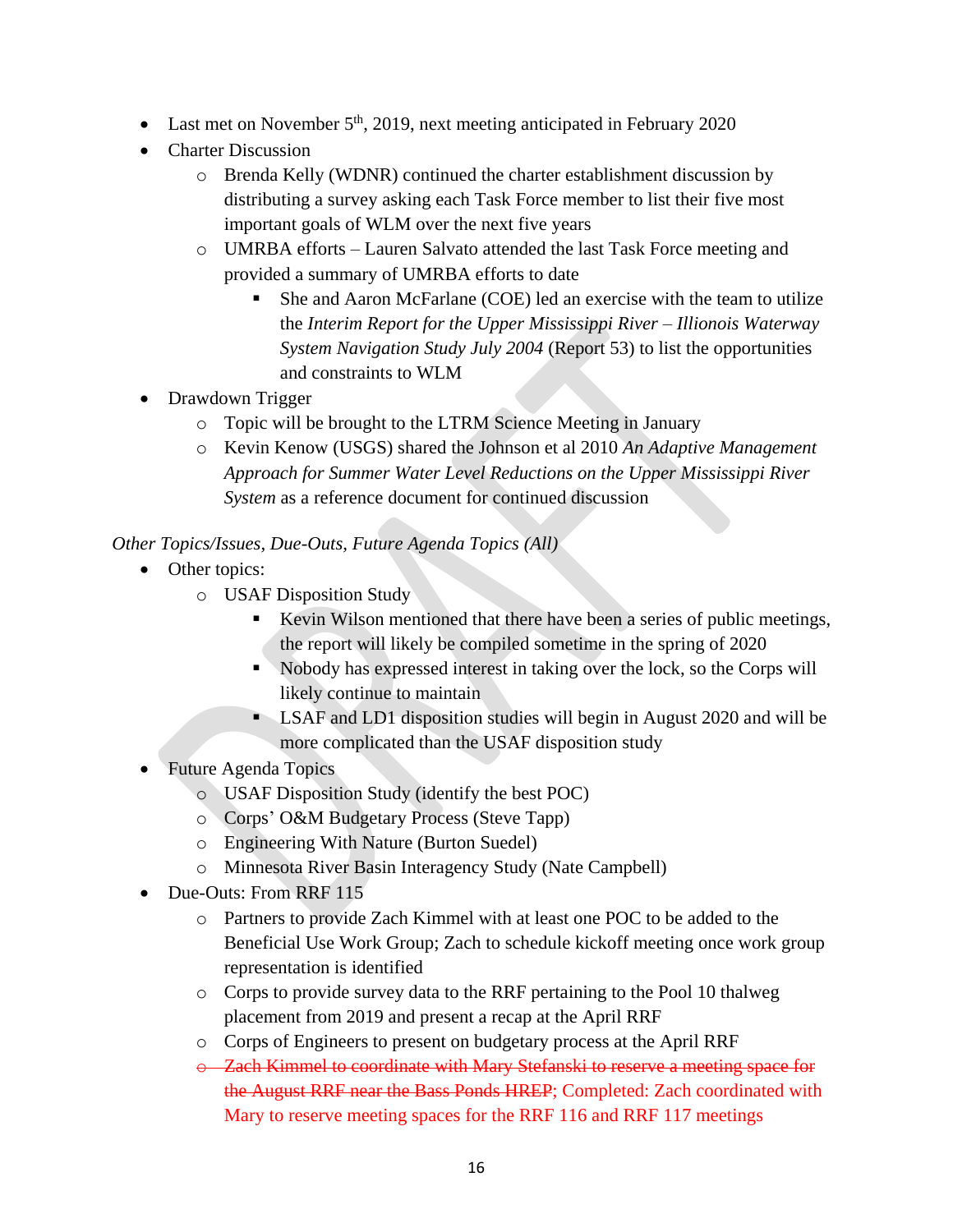- o Kevin Stauffer to provide RRF chairs project fact sheets and ranking for RRF endorsement with a target date of mid to late January
- o COL Jansen and Chris Erickson agreed to look into Sec 729 studies completed throughout the enterprise so that we can apply lessons learned to the development of the Keys to the River Report and potentially a future Sec 729 study in the St. Paul District (Flood Risk, Sediment Management, and Drought PAS)
- o Steve Tapp will email the RRF proposed language for emergency dredging for RRF endorsement consideration
- Due-Outs: Carried forward from previous RRF meetings
	- o COE to forward 2014 Dredging Season AAR to the RRF upon completion (Tapp)
	- o MnDOT to reengage in discussions pertaining to modifying fill specifications for construction projects (Phenow)
	- o COE to provide one page write-up for RRF endorsement of Prairie Sand & Gravel (Kimmel)
	- o Corps will work with Law Enforcement from partner states to define a better way to create safety zones around dredges, specifically the dredge Goetz. (Cottrell)
	- o Agencies discuss need for adding a Forest Management Work Group to the RRF and come up with ideas on how it would work. Reference "Resolution for Establishment of RRF Technical Work Groups" document in the CMMP. (All); Completed: Decided not to add work group during due-out discussion as this issue will be addressed by other regional groups
	- o WDNR to schedule OSIT meeting in Pool 5 to inspect erosion areas (Strassman)
	- o COE to reengage Federal Railroad Administration with NWG/RRF (Cottrell); Completed: Dan contacted FRA and discussed NWG participation/involvement
	- o RWG will develop a recommendation to the RRF regarding the need for a programmatic NEPA document to cover beach nourishment and other actions at sites identified in beach management plans
	- o RWG to determine if it's worth recovering the St. Mary's user data, also need to determine the data needed to make recreation decisions on the river
	- o Dan Cottrell will obtain information from Matt Mackillop's replacement regarding the AtoNs study and provide a report to the RRF at the next meeting; Completed: Angel Kwok, Matt's replacement, provided an update at RRF 115
	- o Zach Kimmel to reach out to Burton Suedel to see if he is willing to potentially speak again at the RRF and if there have been more recent projects that may be applicable to the group; Completed: Zach touched base with Burton and he intends on presenting at the RRF 117 meeting
	- o Dan Cottrell will reach out to the USCG to discuss transferring funds to the COE to relocate buoys; Completed: USCG expressed that they will not transfer funds for the COE to relocate buoys
	- o Partners interested in receiving grounding reports to provide Dan Cottrell a list of individuals to receive grounding reports and which information they'd like to be